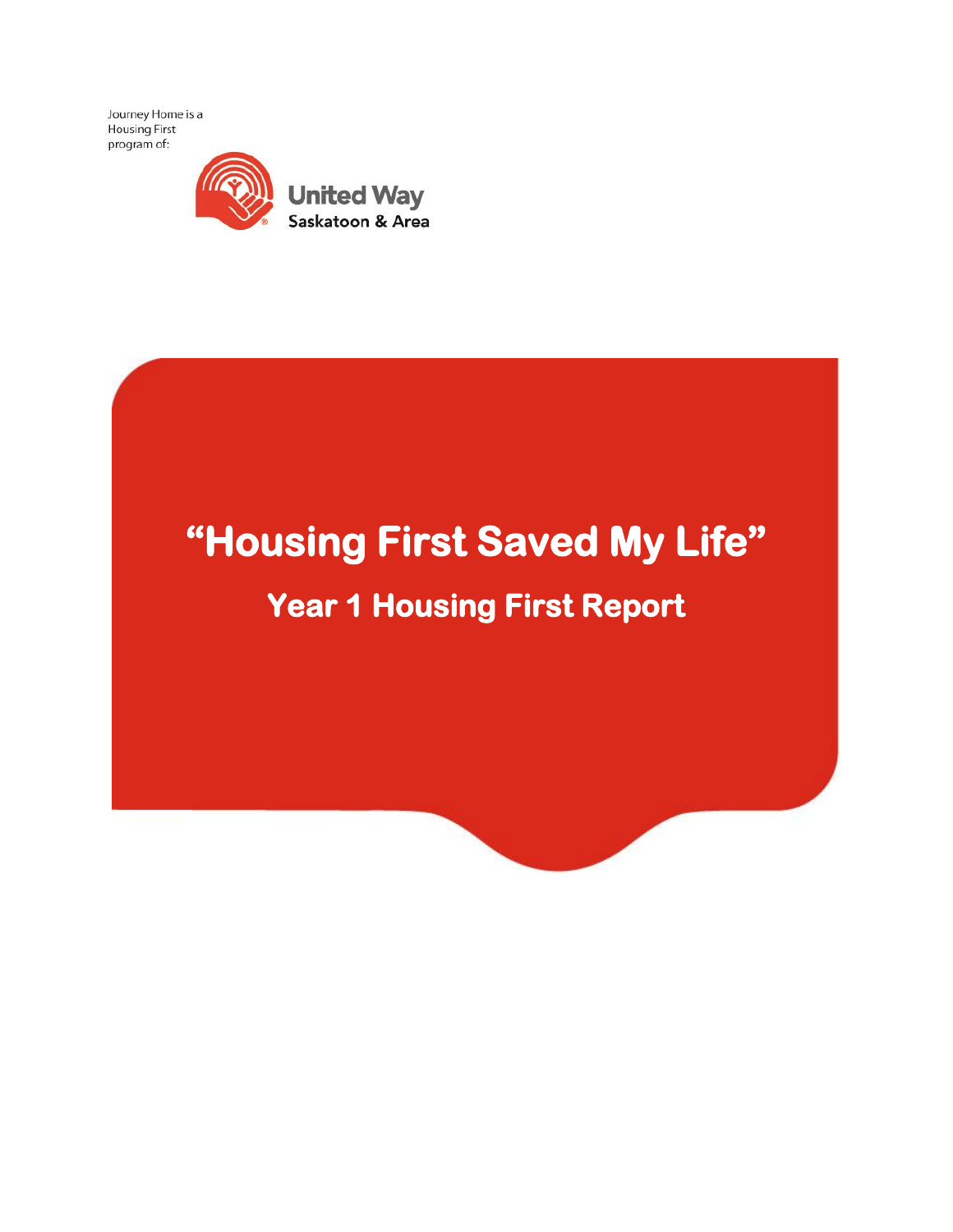### **Introducing Journey Home**

In April 2014 United Way contracted Saskatoon Crisis Intervention Service to deliver a Housing First program in Saskatoon. The program focuses on Saskatoon's most vulnerable citizens and those that have been chronically homeless.

This Housing First program is based on the international Housing First model that believes in moving people directly from homelessness into housing without any barriers.

As more Housing First programs and initiatives are happening in our community, United Way has decided to name their program in order to differentiate.

United Way of Saskatoon and Area recently named their Housing First program **Journey Home** to distinguish it from other important Housing First initiatives happening in Saskatoon. This title reflects the program's purpose which is to give people who have been chronically homeless the opportunity to have a place to call home while guiding them through their journey to stability.

### **The First Year**

Within the first year of the program there were 24 participants successfully housed. The average length of homelessness for these participants ranges from 3-5 years and as long as 17 years. The age range for these participants is as follows:

- 2 participants age 18-25 years
- 8 participants age 26-40 years
- 13 participants age 41-60 years
- 1 participant age 60+



Of the 24 participants 16 are men and 8 are women. There are 70% who self-identify as aboriginal and all but 2 had mental health and or substance abuse problems. These participants also suffered from a number of chronic health conditions such as tuberculosis, HIV, and hepatitis C.

Shan Landry, a member of the Leadership Committee for the Plan to End Homelessness has seen first-hand the impact this program has on the participants. "This program offers people more than just a place to live; it is truly about saving their lives."

Statements directly from the Journey Home Housing First program participants:

- "I am recovering my relationships with a few people in my family who had given up on me and I had given up on them."
- "When Housing First found me a place to live it took months for it to sink in that I had a home."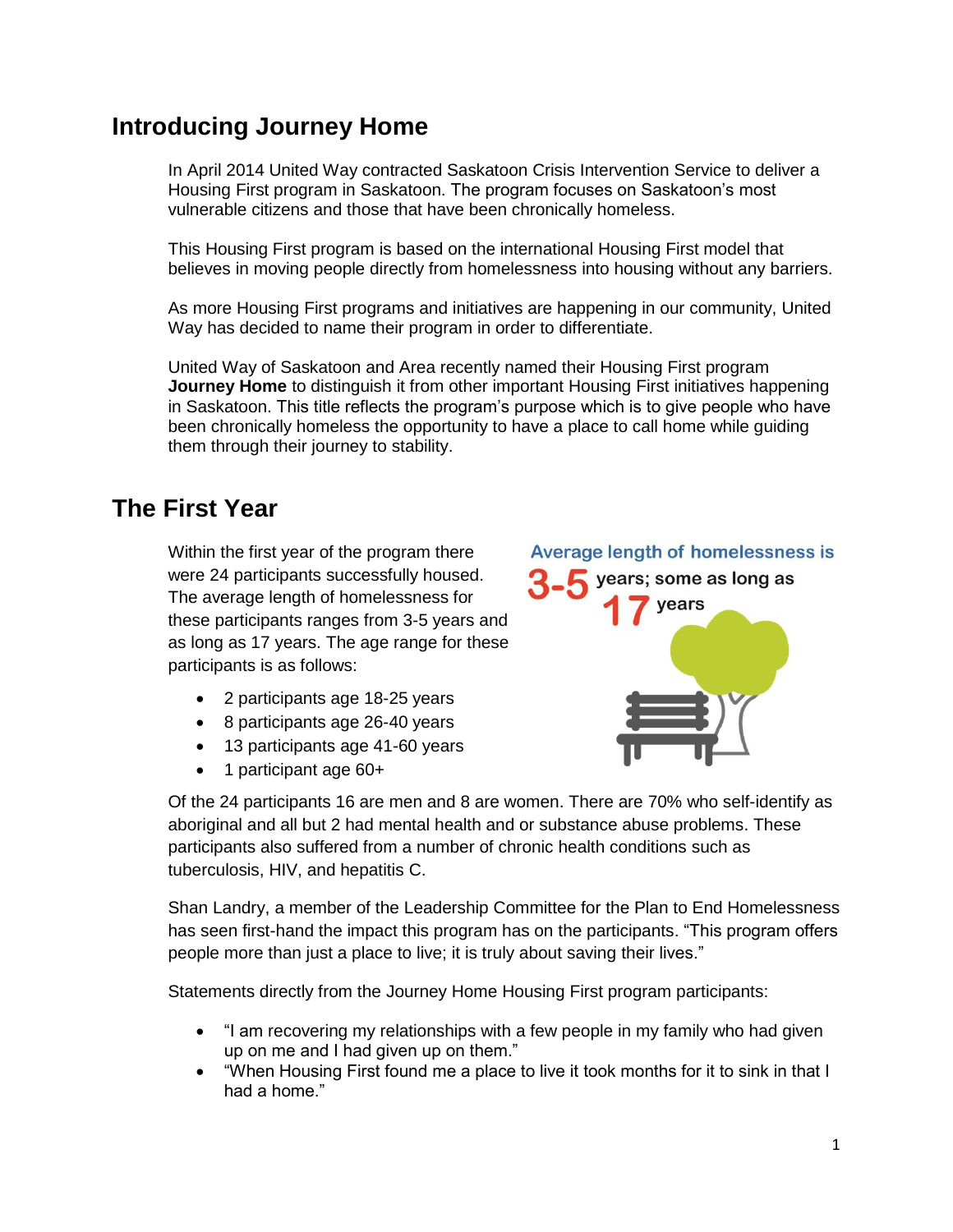- "Since I got a place to live everything is difference for me better."
- "Now I am trying to help other people and that makes me feel good."

#### **"Housing First Saved My Life"**

Table 1 Journey Home Year 1 Results – System Usage

| <b>Service</b>                                       | <b>Demand Prior to Housing</b><br><b>First (24 Participants)</b> | <b>Usage Post Housing First</b><br>(82% Drop) |
|------------------------------------------------------|------------------------------------------------------------------|-----------------------------------------------|
| <b>Emergency Room Visit</b>                          | 399                                                              | 84                                            |
| <b>Ambulance Ride and Assessments</b>                | 286                                                              | 66                                            |
| Acute Psychiatric Hospitalization (1 Day)            | 195                                                              | 0                                             |
| <b>Medical Hospitalization (1 Day)</b>               | 375                                                              | 116                                           |
| <b>Brief Detox (1 Day)</b>                           | 647                                                              | 43                                            |
| Social Detox (1 Day)                                 | 145                                                              | 48                                            |
| <b>Contact with Police (Call out)</b>                | 316                                                              | 116                                           |
| <b>Police Detention for Intoxication (1 Day)</b>     | 89                                                               | 9                                             |
| Incarceration (1 Day)                                | 40                                                               | 11                                            |
| <b>Emergency Shelter (Salvation Army) (1</b><br>Day) | 604                                                              | 57                                            |
| <b>Emergency Shelter (Lighthouse) (1 Day)</b>        | 1184                                                             | 213                                           |

Decrease in inappropriate use of services by



Data collected and analyzed from the first year shows an 82% decrease in the inappropriate use of public system services that include emergency rooms visits, medical hospitalizations and contact with the City Police as shown in Table 1.

It also showed a Social Return on Investment of \$2.23 saved for every \$1 invested.

"Ending homelessness in Saskatoon will happen. As demonstrated by the first year's data, all corners of our community are coming together and are dedicated to ensuring this happens." Grant McGrath, Chair of Saskatoon's Plan to End Homelessness Leadership Committee.

United Way believes that every individual and family deserves to have their basic needs met. Homelessness is unacceptable for anyone in our community. The first year report back proves that United Way and its dedicated community partners are making progress towards the goal of ending homelessness in Saskatoon.

## **Collaboration of Housing First Initiatives in Saskatoon**

Interim CEO of United Way Saskatoon and Area Myra Potter says, "Journey Home is just one of the many ways our community is working together to end homelessness in